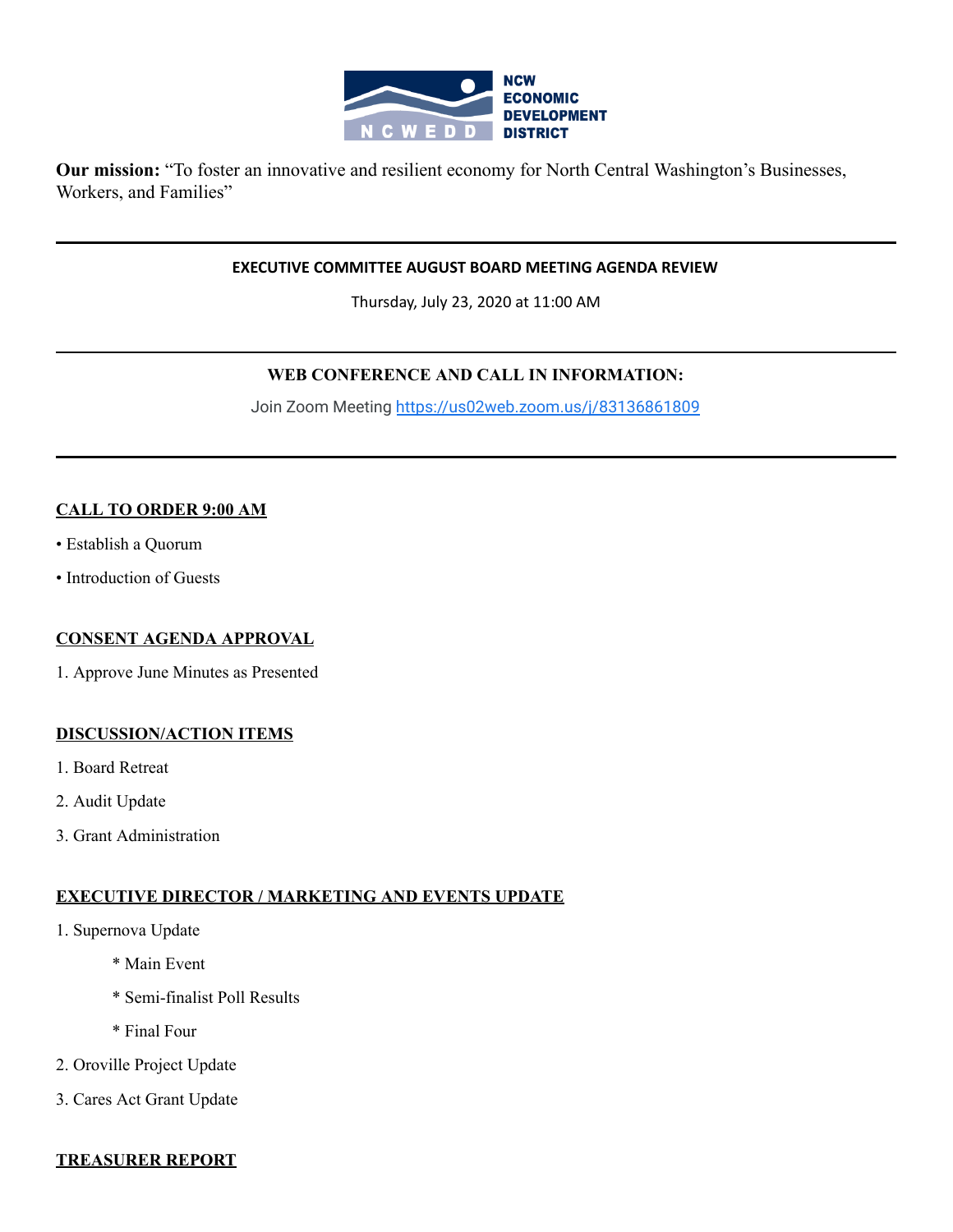# **COMMITTEE/STAFF REPORTS**

# **OTHER BUSINESS**

NEXT MEETING DATE/TIME: *Wednesday, August 12, 2020 @ 9:00am, location- TBD*

# **ADJOURNMENT**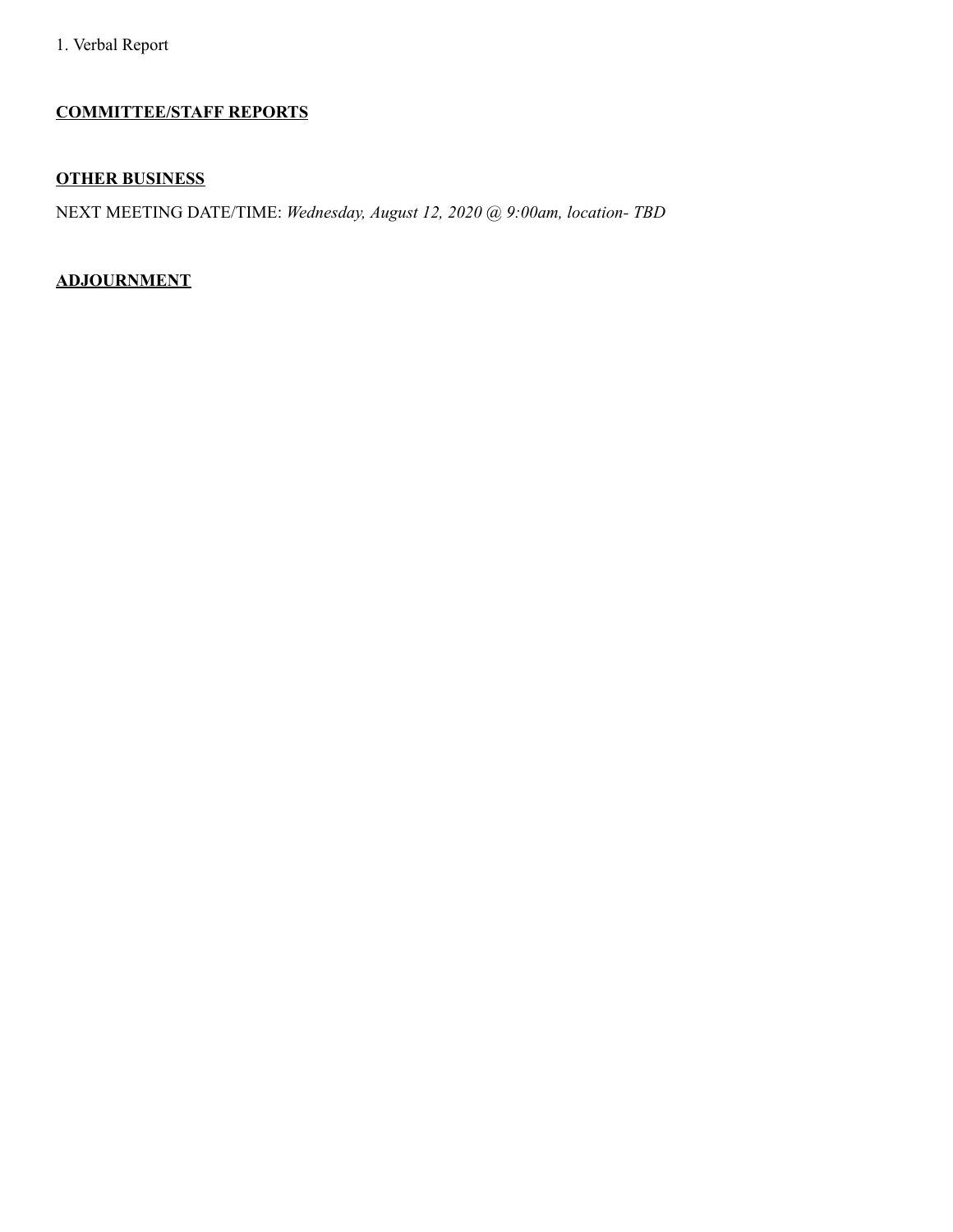

**Our mission:** "To foster an innovative and resilient economy for North Central Washington's

Businesses, Workers, and Families"

**\_\_\_\_\_\_\_\_\_\_\_\_\_\_\_\_\_\_\_\_\_\_\_\_\_\_\_\_\_\_\_\_\_\_\_\_\_\_\_\_\_\_\_\_\_\_\_\_\_\_\_\_\_\_\_\_\_\_\_\_\_\_\_\_\_\_\_\_\_\_\_\_\_\_\_\_\_\_\_\_\_\_\_\_\_\_\_\_\_\_\_\_\_\_\_\_\_\_**

# **BOARD OF DIRECTORS MEETING AGENDA**

Wednesday June 10, 2020

# **WEB CONFERENCE AND CALL IN INFORMATION:**

**\_\_\_\_\_\_\_\_\_\_\_\_\_\_\_\_\_\_\_\_\_\_\_\_\_\_\_\_\_\_\_\_\_\_\_\_\_\_\_\_\_\_\_\_\_\_\_\_\_\_\_\_\_\_\_\_\_\_\_\_\_\_\_\_\_\_\_\_\_\_\_\_\_\_\_\_\_\_\_\_\_\_\_\_\_\_\_\_\_\_\_\_\_\_\_\_\_\_**

Join Zoom Meeting https://us02web.zoom.us/j/87619560589

# **CALL TO ORDER 9:00 AM**

- 1. Chair Jim Huffman established a quorum with the following board members present: Jim Huffman (President/CDRPA), Alyce Brown (Executive Director), Roni Holder-Diefenbach (Okanagan County Economic Alliance), Renee Swearingen (Secretary/Entiat Chamber), Carlene Anders (City of Pateros), Chris Branch (Okanagan County), Mathew Hepner (City of East Wenatchee), Craig Larsen (CDRPA), Stacy Luckensmeyer (Treasurer/Wenatchee Valley College Center for Entrepreneurship), Kurt Danison (Highlands Associates)
- 2. Guests Present: Brooklyn Holton (City of Wenatchee)
- 3. Computer Presentation: OZ Workshop

# **JIM'S CORNER**

What did the Buddhist say to the hotdog stand? Do you have one with everything?

What's a politician's favorite exercise? Diddily Squats**.**

# **CONSENT AGENDA APPROVAL**

1. 1. May 13, 2020 Minutes: Chris Branch made a motion to approve the May 13, 2020 minutes as presented. Seconded by Mathew Hepner. Motion passed unanimously.

# **ACTION ITEMS**

1. No Action Items.

#### **DISCUSSION**

1. EDA Cares Act Funding: Alyce Brown let the board know that the application had been submitted at the full \$400,000 ask.

2. CEDS Approval: Alyce Brown submitted the annual CEDS update and it has been approved; she asked the board to contact her if there are any updates or modifications that need to be made.